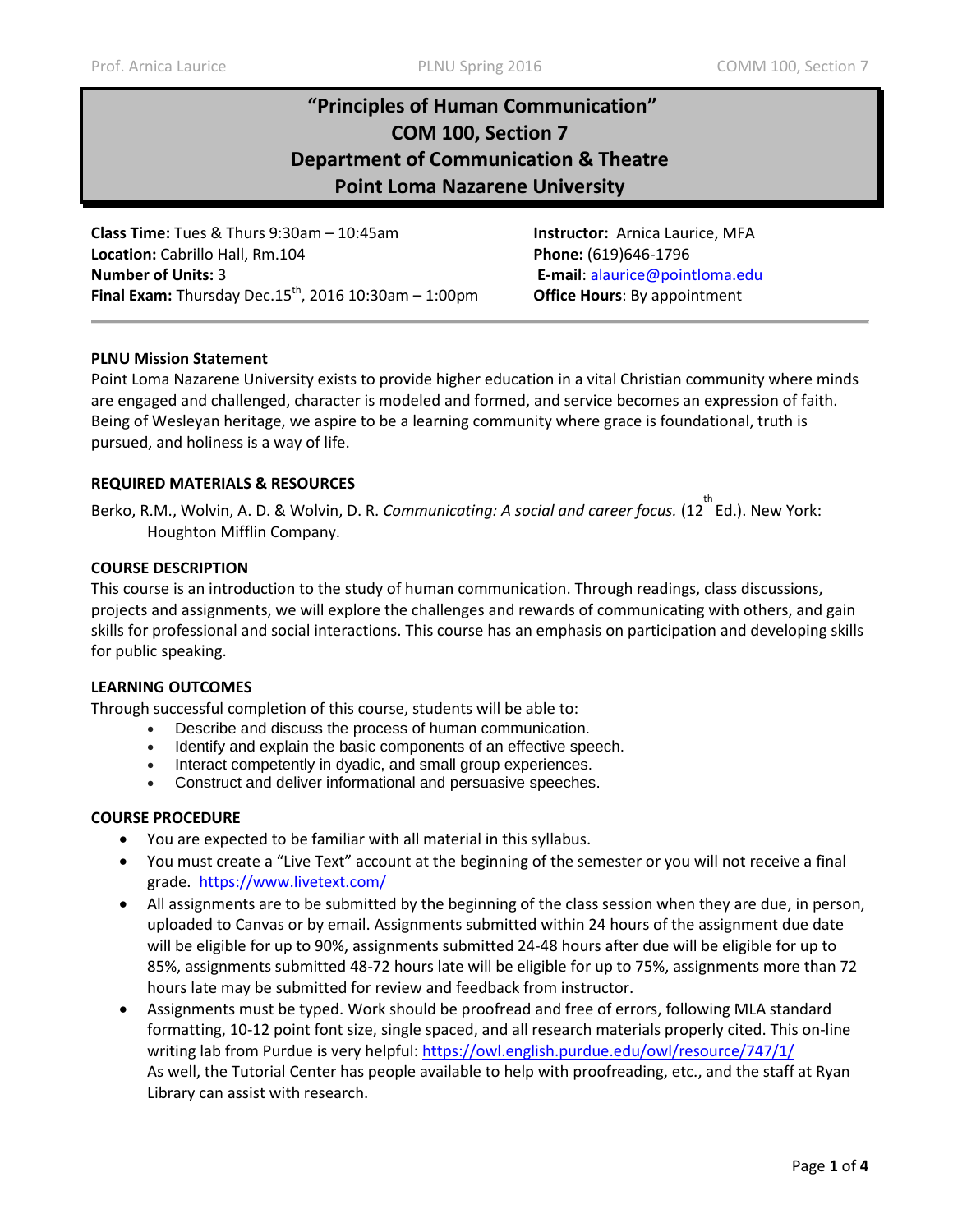- You must take both the mid-term and final exam. A failure to complete either of these is grounds for failure in the class regardless of point totals. You must complete all the course assignments in order to pass the class.
- You must be ready to give your speech on the date you are assigned to speak. It is your responsibility to know this date. If you are not present on the assigned speaking day, you will receive a failing grade for the speech. If you are late to class on a speech day you jeopardize partial credit for your speech.
- Each student is required to dress professionally when presenting speeches. More detail will be given in class in advance of presentations.
- Each speech will be evaluated based on several criteria that the instructor will go over in class before presentations. The grading rubric will be available on the Canvas class site as well.

## **CLASS ASSIGNMENTS & GRADING BREAKDOWN**

Your grade for the course will be based on the following breakdown:

| 15%<br>15% | Class Preparation & Participation<br><b>Group Presentation</b> | Short assignments, pop quizzes and<br>discussions on Canvas will be used to engage<br>with assigned readings and promote greater<br>student involvement in classroom learning.<br>Students will work in small groups to prepare<br>and give a presentation for the class on an<br>approved topic. An outline of the presentation<br>must be submitted in advance. A brief<br>response paper will follow. This assignment<br>will help prepare students for their individual |
|------------|----------------------------------------------------------------|-----------------------------------------------------------------------------------------------------------------------------------------------------------------------------------------------------------------------------------------------------------------------------------------------------------------------------------------------------------------------------------------------------------------------------------------------------------------------------|
|            |                                                                | speeches as well as provide opportunity to<br>practice aspects of communication learned in<br>the course.                                                                                                                                                                                                                                                                                                                                                                   |
| 20%        | <b>Informative Speech</b>                                      | Students will prepare and present an<br>informative speech to the class. Topics must<br>be approved at least two weeks before speech<br>is scheduled. An outline of the presentation<br>must be provided to instructor before<br>presentation. A brief response is due by the<br>following class, as will be outlined in class,<br>providing self-assessment of your speech.                                                                                                |
| 20%        | Persuasive Speech                                              | Students will prepare and present a persuasive<br>speech to the class. Topics must be approved<br>at least two weeks before speech is scheduled.<br>An outline of the presentation must be<br>provided to instructor before presentation. A<br>brief response is due by the following class, as<br>will be outlined in class, providing self-<br>assessment of your speech.                                                                                                 |
| 15%        | Mid Term                                                       | The midterm exam for this course is<br>tentatively scheduled for Oct. 13 <sup>th</sup> during class.                                                                                                                                                                                                                                                                                                                                                                        |
| 15%        | <b>Final Exam</b>                                              | The final exam for this course is scheduled<br>between 10:30am-1:00pm on Thursday<br>Dec.15 <sup>th</sup> , 2016.                                                                                                                                                                                                                                                                                                                                                           |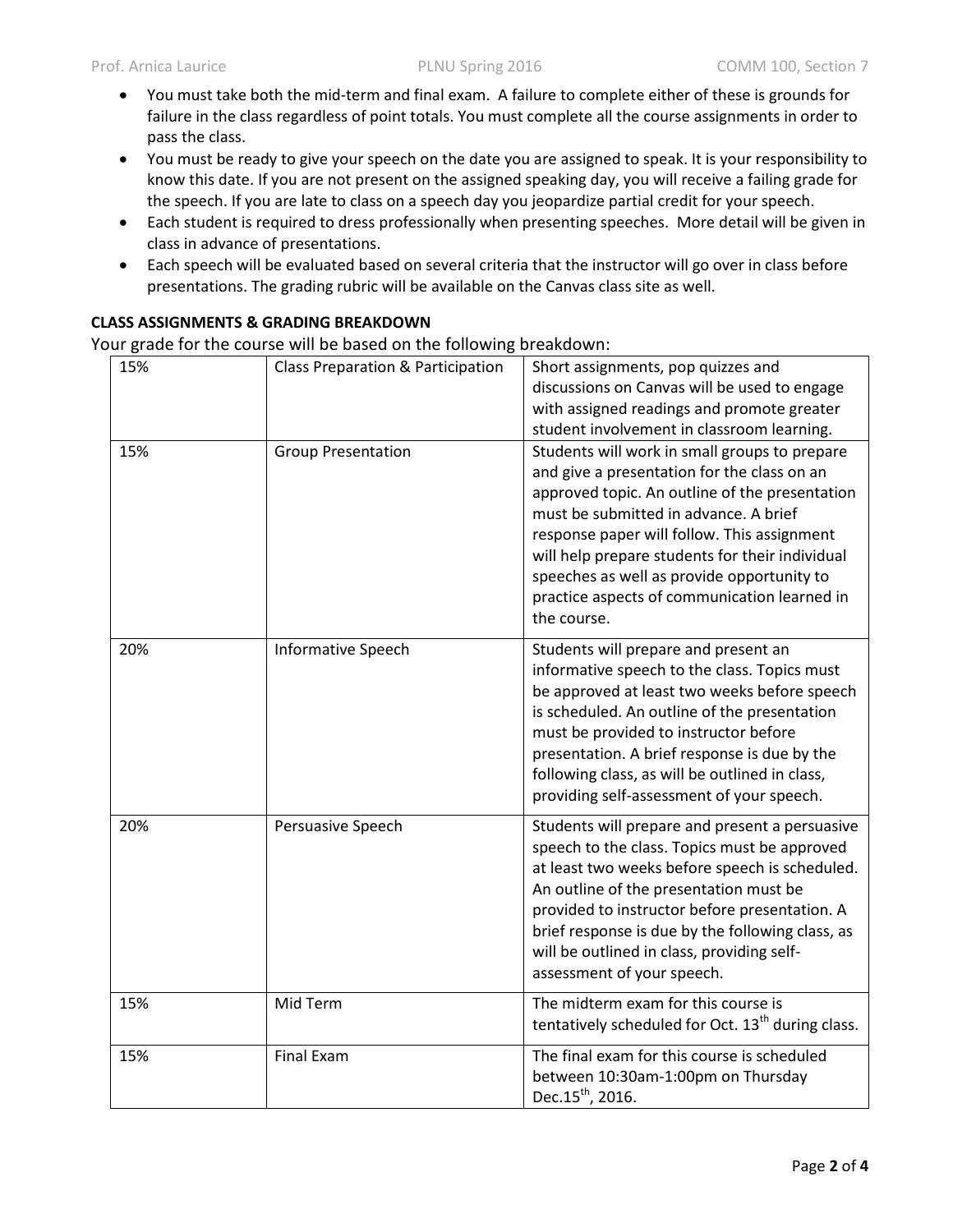## **ASSESSMENT & GRADING**

**According to PLNU policy, the Grade Scale is as follows: (% to Letter):** 

| $93-100% = A$   | 73-76% = C     |  |
|-----------------|----------------|--|
| $90-92\% = A$   | $70-72\% = C$  |  |
| $87-89\% = B+$  | $67-69\% = D+$ |  |
| $83 - 86\% = B$ | $63-66\% = D$  |  |
| $80-82% = B$    | $60-62\% = D$  |  |
| $177-79\% = C+$ | $0-59\% = F$   |  |

### **ATTENDANCE AND PARTICIPATION**

Regular and punctual attendance at all classes is considered essential to optimum academic achievement, especially with a course of this nature. You are expected to attend each class session and participate in a positive manner. Distracting or disrespectful behavior will not be tolerated and may result in removal from the classroom and significantly affect your final grade.

Being on time and ready at the start of class is important not only to your instructor but to your fellow student. If you are late, please enter the classroom quietly. If you are late on a speech or presentation day, you may not enter the class while a speech or presentation is in progress. Lates will be considered as a half absence when calculating attendance and participation grades.

Excused absences (University-sponsored sports, forensics or other activities) need to be brought to the instructor's attention in writing before the day(s) you will be absent. Any absences, excused or otherwise, mean you are responsible for finding out what you have missed, including any assignments that may be due before your next class. If absence is scheduled for the same time as you are scheduled for a presentation or exam, it is up to you to notify the instructor well in advance in order to coordinate alternative arrangements.

If you are absent from more than 10% of class meetings, the instructor has the option of filing a written report that may result in de-enrollment. If the absences exceed 20%, you may be de-enrolled without notice. See [Class Attendance](http://catalog.pointloma.edu/content.php?catoid=18&navoid=1278#Class_Attendance) under Academic Policies in the undergraduate academic catalog. If the date of de-enrollment is past the last date to withdraw from a class, you will be assigned a grade of W or WF consistent with university policy in the grading section of the catalog.

## **FINAL EXAMINATION POLICY**

Successful completion of this class requires taking the final examination **on its scheduled day**. The final exam for this class is schedule between 10:30am-1:00pm on Thursday Dec. 15<sup>th</sup>, 2016.

## **STUDENT RESPONSIBILITY**

It is the student's responsibility to maintain his/her class schedule. Should the need arise to drop this course (personal emergencies, poor performance, etc.), the student has the responsibility to follow through (provided the drop date meets the stated calendar deadline established by the university), not the instructor. Simply ceasing to attend this course or failing to follow through to arrange for a change of registration [\(drop/add\)](http://www.pointloma.edu/sites/default/files/filemanager/Records_Office/Change_of_Schedule_Form.pdf) may result in a grade of F on the official transcript.

## **ACADEMIC DISHONESTY**

Students should demonstrate academic honesty by doing original work and by giving appropriate credit to the ideas of others. As stated in the university catalog, "Academic dishonesty is the act of presenting information, ideas, and/or concepts as one's own when in reality they are the results of another person's creativity and effort. Such acts include plagiarism, copying of class assignments, and copying or other fraudulent behavior on examinations. A faculty member who believes a situation involving academic dishonesty has been detected may assign a failing grade for a) that particular assignment or examination, and/or b) the course." See [Academic Honesty](http://catalog.pointloma.edu/content.php?catoid=18&navoid=1278#Academic_Honesty) in the undergrad student catalog.